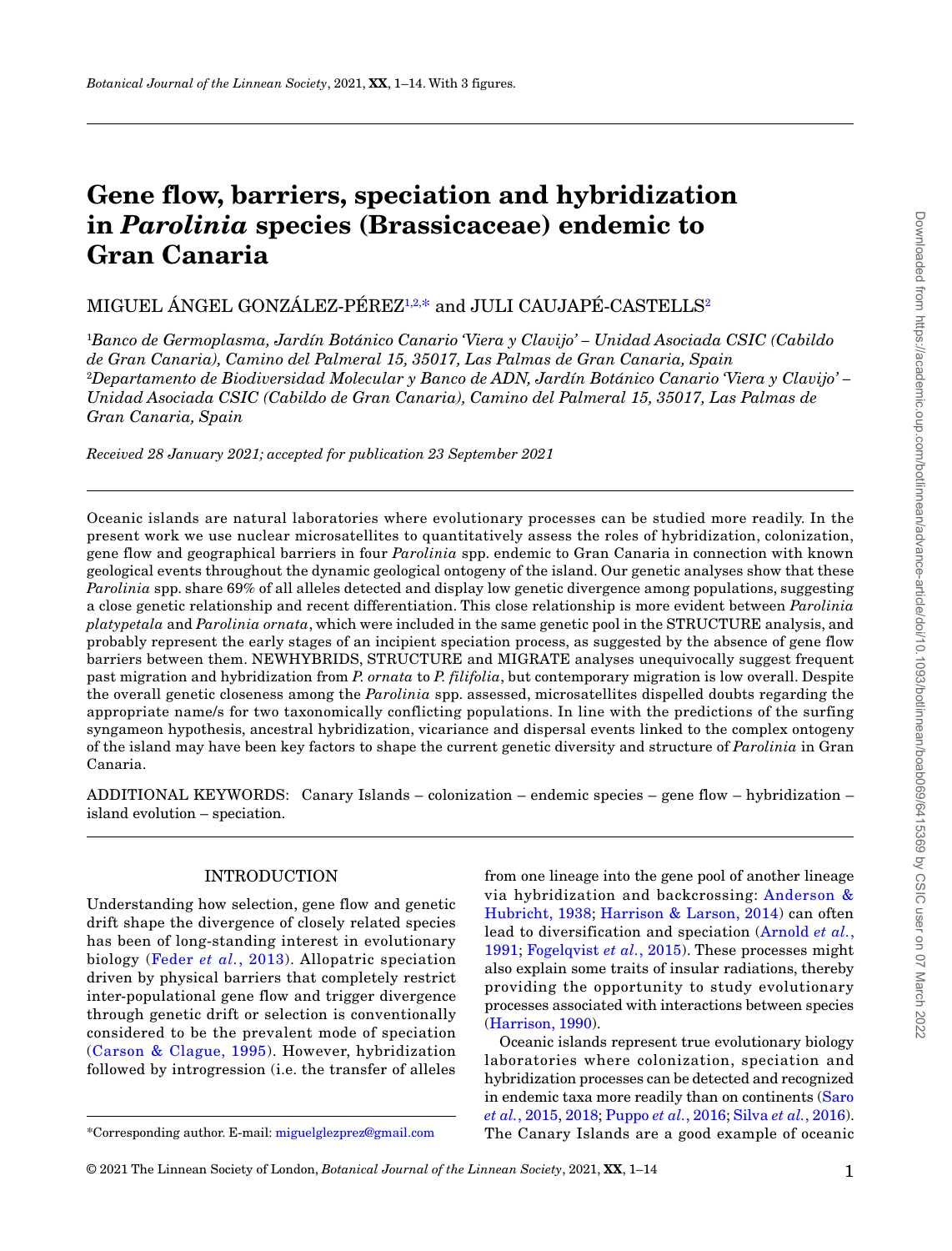Downloaded from https://academic.oup.com/botlinnean/advance-article/doi/10.1093/botlinnean/boab069/6415369 by CSIC user on 07 March 2022 Downloaded from https://academic.oup.com/botlinnean/advance-article/doi/10.1093/botlinnean/boab069/6415369 by CSIC user on 07 March 2022

islands where these processes have been developing for millions of years, and the archipelago is included into the Mediterranean basin biodiversity hotspot (Myers *et al.*, 2000).

Gran Canaria is one of the central Canary Islands and provides an excellent geographical framework in which to address questions about how gene flow, geographical barriers, colonization and hybridization may have shaped the genetic structure of the current endemics throughout its prolonged and dynamic geological ontogeny. Gran Canaria is also one of the biggest (1560 km2 ) and oldest islands of the archipelago (14.5 My: Carracedo & Day, 2002; Anderson *et al.*, 2009; Rodríguez-González *et al.*, 2018), with a maximum elevation of 1949 m a.s.l. and a high topographic complexity per unit area. This suite of geographical characteristics has enabled the island to harbour a high plant biodiversity, with >100 single island endemics (Reyes *et al.*, 2008) and multiple island endemics shared with other islands in the archipelago.

*Parolinia* Webb (Brassicaceae) is a genus endemic to the Canary Islands comprising seven endemic species distributed in four of the seven islands of the archipelago (Gran Canaria, Tenerife, La Palma and La Gomera). Except for Gran Canaria, where four island-exclusive species occur (*Parolinia ornata* Webb, *Parolinia platypetala* Kunkel, *Parolinia filifolia* Kunkel and *Parolinia glabriuscula* Montelongo & Bramwell), the other islands of distribution harbour only one endemic species each.

The four *Parolinia* spp. on Gran Canaria show contrasting distribution patterns (Fig. 1). Whereas *P. ornata* and *P. filifolia* are variably widespread (100- 500 m a.s.l. in the south-west, and west of the island, respectively), *P. glabriuscula* is restricted to a volcanic crater 1000 m in diameter and 200 m deep in the north-east of the island (the Caldera de Bandama), which is the most recent Holocene eruption in Gran Canaria (< 2000 years BP; Carracedo & Troll, 2016); likewise, *P. platypetala* is only known in the Barranco de Guayadeque, a ravine with an estimated age of 3.6 My (Anderson *et al.*, 2009; Rodríguez-González *et al.*, 2018), situated in the Post Roque Nublo volcanism area in the south-east of the island. According to the latest edition of the IUCN catalogue of endangered taxa (IUCN, 2012), two of these species are critically endangered (*P. platypetala* and *P. glabriuscula*) and one is endangered (*P. filifolia*).

In Gran Canaria, different stochastic and geological events throughout the complex ontogeny of the island have probably isolated and reconnected populations and species and may have promoted recurrent cycles of hybridization and genetic differentiation, as suggested by the surfing syngameon hypothesis (Caujapé-Castells, 2011; Caujapé-Castells *et al.*, 2017). The south-western half of Gran Canaria dates from the Miocene ('Palaeocanaria') and the north-eastern half from the Pliocene ('Neocanaria') (Fig. 1). This general chronological division was shown to have had a high influence on the evolutionary history of species (Mairal *et al.*, 2015; Puppo *et al.*, 2016), resulting in higher genetic diversity, but lower differentiation in species distributed in the younger part of the island (Curto *et al.*, 2017).

Although interspecific hybridization has not been described or suggested in *Parolinia*, we hypothesize that this process could underlie the taxonomic debate that exists for some populations (Fernández-Palacios, 2010). Indeed, the populations from Agaete and Veneguera (Fig. 1) especially represent prominent examples of taxonomic uncertainty (Fernández-Palacios, 2010). Although traditionally described as *P. ornata* (Kunkel, 1969; Bramwell & Bramwell, 2001), Fernández-Palacios (2010) highlighted that these populations cannot be assigned clearly to any of the four species and suggested the need for a thorough taxonomic and chorological review of the genus. Furthermore, the overlap of the areas of distribution of *P. ornata* and *P. filifolia* (Fig. 1) also makes it feasible that hybrid zones between these two taxa exist in the south-west of the island.

The detection of hybrids using morphological characters generally assumes that hybrid individuals will be phenotypically intermediate with respect to the parents. However, this is often not the case, because individuals from a hybrid swarm sometimes express a mosaic of parental phenotypes (Campton, 2000; González-Pérez & Sosa, 2009) or are often morphologically indistinguishable from the parental taxa if they inherited most of their genes from one of the parents (Allendorf *et al.*, 2001). In these situations, the application of hypervariable genetic markers and statistical tools may greatly facilitate the quantification of the levels and effects of gene flow and the probabilistic detection of hybridization in populations that show no morphological signs of it.

Studies carried out with allozymes (Fernández-Palacios, 2010) suggested a monophyletic origin of *Parolinia* spp. on Gran Canaria, and great intrapopulation variation but low inter-population genetic differentiation (Fernández-Palacios, 2004, 2006, 2010). In addition, all *Parolinia* spp. show high micromorphological diversity (Fernández-Palacios, 2010). These studies also indirectly suggest recent speciation and high levels of gene flow among geographically close populations; however, the low resolution revealed by these techniques makes it appropriate to use more highly polymorphic molecular markers to provide insight into the various populational and taxonomic uncertainties described.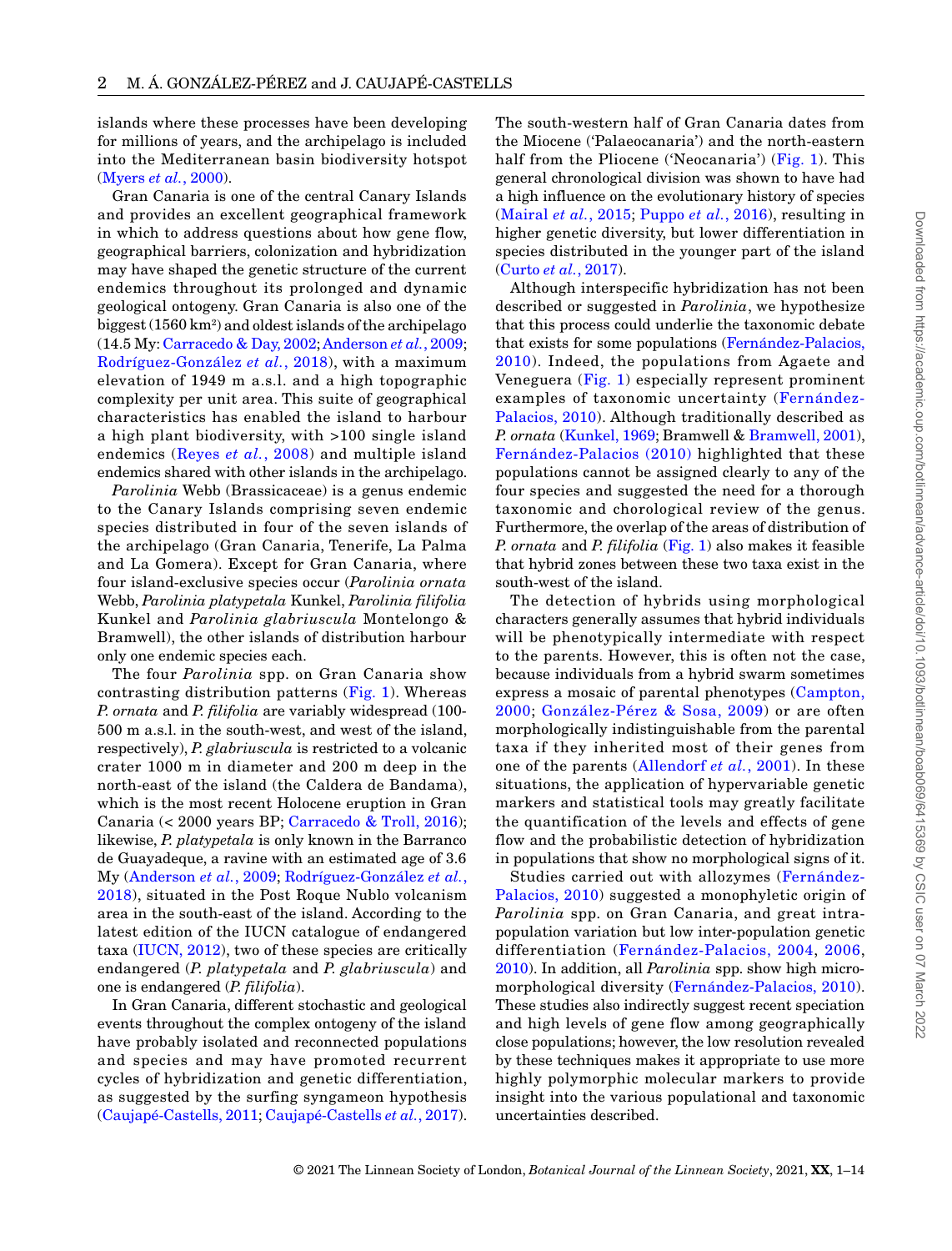

**Figure 1.** Geographical location of the sampled *Parolinia* populations, geological map of Gran Canaria and genetic clustering obtained with the Bayesian approach in STRUCTURE assuming three clusters  $(K = 3)$ . Coloured squares represent the species distribution in the Biodiversity Data Bank of the Canary Islands (green: *P. ornata*; red: *P. filifolia*; yellow: *P. glabriuscula*; purple: *P. platypetala*). Lines represent barriers to gene flow with > 70 % support, as identified by the BARRIER software, of potential first order (solid line) and second order (dashed line). The geological map [adapted from Pérez-Torrado *et al.* (2006) and Rodríguez-González *et al.* (2018) shows the division of Gran Canaria into Neocanaria (light grey) and Palaeocanaria (dark grey) and the main geological events that have affected the current distribution areas of *Parolinia* populations: the Roque Nublo volcanism (dark blue) and the Bandama eruption (yellow). The area of Agaete affected by a tsunami is indicated in light blue.

We use eight nuclear microsatellites (González-Pérez & Caujapé-Castells, 2014) on an exhaustive population sampling of these taxa to address three challenging questions related to their evolution and conservation genetics. (1) Has the chronological division of Gran Canaria (Palaeocanaria/Neocanaria) influenced the genetic diversity and differentiation of *Parolinia* spp.? (2) Do microsatellites support a role for hybridization in the diversification of *Parolinia* in Gran Canaria? (3) Were the genetic relationships among these taxa

influenced by major changes throughout the dynamic ontogeny of the island?

Under the hypothesis that the dynamic geological ontogeny of the island triggered different processes of within-island colonization, divergence, gene flow and hybridization in *Parolinia* spp., we expect to retrieve population genetics clues to help in answering these questions and to relate the levels of populational genetic structuring to the relative importance of ancestral vs. contemporary gene flow within and among taxa.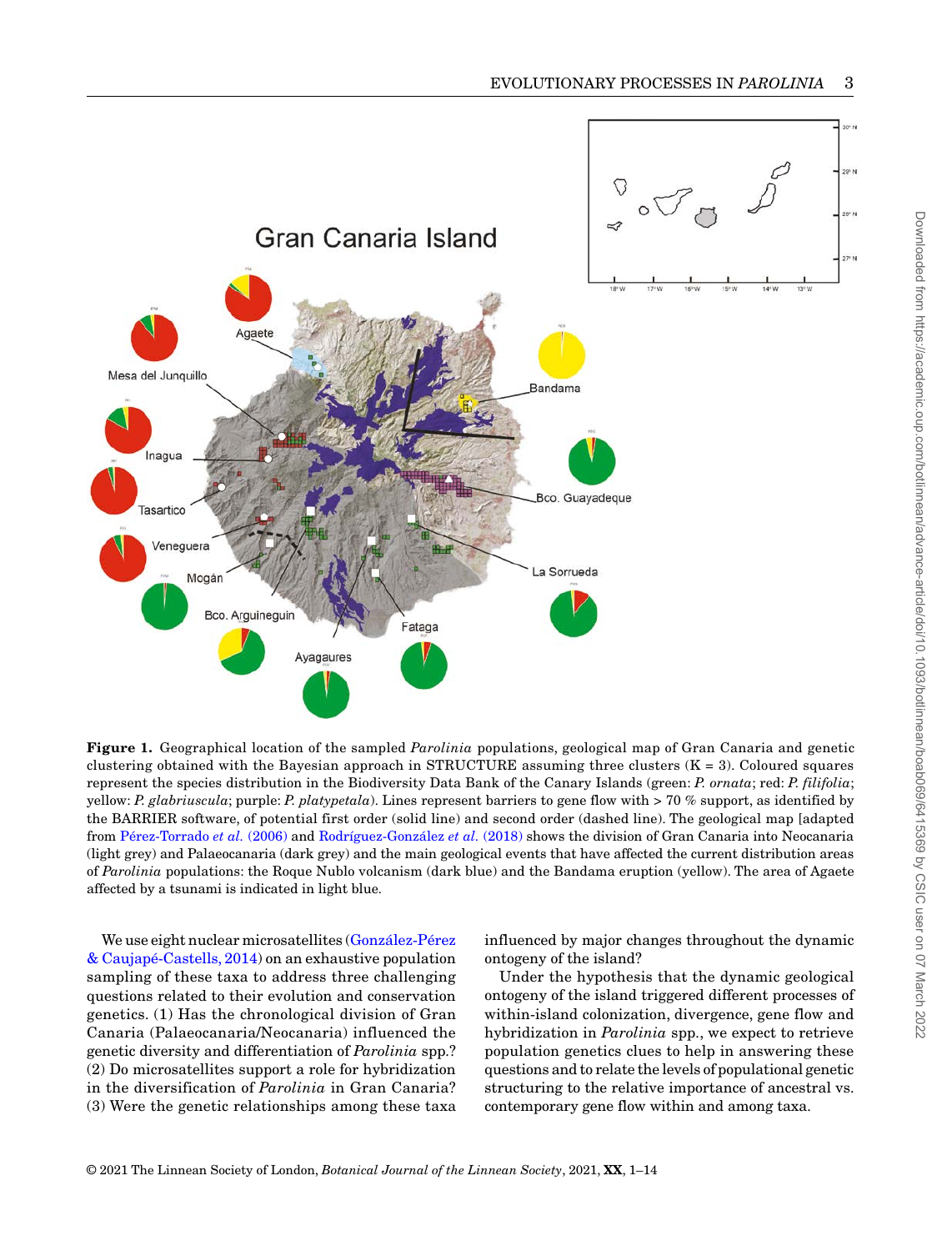## MATERIAL AND METHODS

## PLANT MATERIAL

Plants of *Parolinia* are woody perennials up to 2.5 m high occurring on dry and sunny slopes of the xerophytic Canarian zone from the coast to 700 m a.s.l. All species are diploid  $(2n = 22,$  Febles, 1989) and have hermaphrodite flowers with homomorphic sporophytic self-incompatibility (Fernández-Palacios, 2010). Fernández-Palacios (2010) also suggested three types of flower morphology: closed flowers (*P. ornata* and *P. platypetala*); open flowers (*P. glabriuscula*); and intermediate flowers (*P. filifolia*). Diverse insects (flies, beetles, bees, wasps) visit the flowers and presumably carry out pollination. Seed dispersal is anemochorous (iBañares *et al.*, 2004; Fernández-Palacios, 2010). Seeds are flat, light (1.8 mg), have an ovate to elliptic shape  $(1.44 \times 1.02 \text{ mm})$ , and are surrounded by a thin transparent wing (0.07 mm) that enables them to glide several kilometres (Bramwell, 1986; Fernández-Palacios, 2010). *Parolinia* spp. are a conspicuous example of the high relevance of reproductive characters (flower, fruit, seeds) over vegetative characters (leaves, growth form) in taxonomic identification (Fernández-Palacios, 2010).

To estimate the levels of genetic diversity, differentiation and relationships between the four species, an extensive and intensive population sampling was carried out (Table 1), using the

distributional information for *Parolinia* available in the Banco de Datos de Biodiversidad de Canarias (Gobierno de Canarias, https://www. biodiversidadcanarias.es/biota). We collected samples from the only known localities of *P. glabriuscula* and *P. platypetala*, and the more widely distributed *P. ornata* and *P. filifolia* were extensively sampled throughout their distribution areas, including the taxonomically conflicting populations of Agaete and Veneguera (see Introduction).

#### DNA isolation and microsatellite analysis

DNA was extracted from silica-gel dried young leaves that were ground in a Mixer-Mill (RETSCH MM 301, Haan, Germany), with two glass balls in each microtube. We followed a slightly modified 2 × CTAB protocol (Doyle & Doyle, 1987). Approximately 150 µL of each total DNA sample was purified using a GenElute PCR Clean-Up Kit (Sigma-Aldrich, Saint-Louis, USA).

Forward and reverse primers specifically developed for *P. ornata* (González-Pérez & Caujapé-Castells, 2014) were used to amplify eight polymorphic microsatellite loci. Polymerase chain reactions (PCRs) were performed in a final volume of 12 μL that contained *c*. 20 ng DNA, 10 pmol each primer and 7 μL PCR Master Mix (Premix Taq, Takara Bio Inc., Otsu, Japan).

| <b>Table 1.</b> Genetic diversity indices of the Parolinia populations studied, with voucher numbers at the LPA Herbarium |  |  |  |
|---------------------------------------------------------------------------------------------------------------------------|--|--|--|
| (Jardín Botánico Canario "Viera y Clavijo"-Unidad Asociada al CSIC: LPA) and population codes                             |  |  |  |

| Population         | Voucher | Code       | N  | A     | NE               | $H_{_o}$ | $H_{\scriptscriptstyle e}$ | %P  | $F_{\rm \scriptscriptstyle IS}$ |
|--------------------|---------|------------|----|-------|------------------|----------|----------------------------|-----|---------------------------------|
| P. ornata          |         |            |    |       |                  |          |                            |     |                                 |
| Fataga             | 38735   | POF        | 20 | 4.125 | $\mathbf{0}$     | 0.506    | 0.523                      | 100 | 0.043                           |
| Ayagaures          | 38734   | POV        | 19 | 4.875 | 1                | 0.447    | 0.499                      | 100 | 0.103                           |
| Bco. Arguineguín   | 38746   | <b>POA</b> | 20 | 5.125 | $\mathbf{0}$     | 0.463    | 0.648                      | 100 | 0.127                           |
| Mogán              | 38874   | <b>POM</b> | 20 | 3.875 | $\overline{2}$   | 0.453    | 0.464                      | 100 | 0.041                           |
| Bco. La Sorrueda   | 38742   | POS        | 20 | 4.750 | 1                | 0.394    | 0.495                      | 100 | 0.098                           |
| Overall            |         |            | 99 | 8.250 | 12               | 0.454    | 0.600                      | 100 |                                 |
| P. filifolia       |         |            |    |       |                  |          |                            |     |                                 |
| Inagua             | 38745   | PFI        | 20 | 5.000 | $\boldsymbol{0}$ | 0.500    | 0.533                      | 100 | 0.057                           |
| Mesa del Junquillo | 38733   | <b>PFM</b> | 20 | 4.500 | 1                | 0.504    | 0.514                      | 100 | 0.018                           |
| Tasartico          | 38740   | <b>PFT</b> | 19 | 4.000 | $\overline{2}$   | 0.467    | 0.494                      | 100 | 0.054                           |
| Overall            |         |            | 59 | 7.000 | 5                | 0.495    | 0.603                      | 100 |                                 |
| P. glabriuscula    |         |            |    |       |                  |          |                            |     |                                 |
| Bandama            | 38739   | PGB        | 20 | 2.625 | $\bf{0}$         | 0.443    | 0.417                      | 100 | 0.021                           |
| P. platypetala     |         |            |    |       |                  |          |                            |     |                                 |
| Bco. Guayadeque    | 38736   | <b>PPG</b> | 20 | 4.250 | $\overline{2}$   | 0.430    | 0.484                      | 100 | 0.099                           |
| Parolinia sp.      |         |            |    |       |                  |          |                            |     |                                 |
| Agaete             | 38991   | <b>PSA</b> | 20 | 6.250 | $\mathbf{1}$     | 0.619    | 0.704                      | 100 | 0.096                           |
| Veneguera          | 38992   | <b>PSV</b> | 20 | 5.125 | $\mathbf{0}$     | 0.483    | 0.643                      | 100 | 0.063                           |

*N*: number of individuals analysed, A: average number of alleles per locus, NE: number of alleles exclusives,  $H_\varepsilon$ : observed heterozygosity,  $H_\varepsilon$ : expected heterozygosity, %P: polymorphic loci percentage.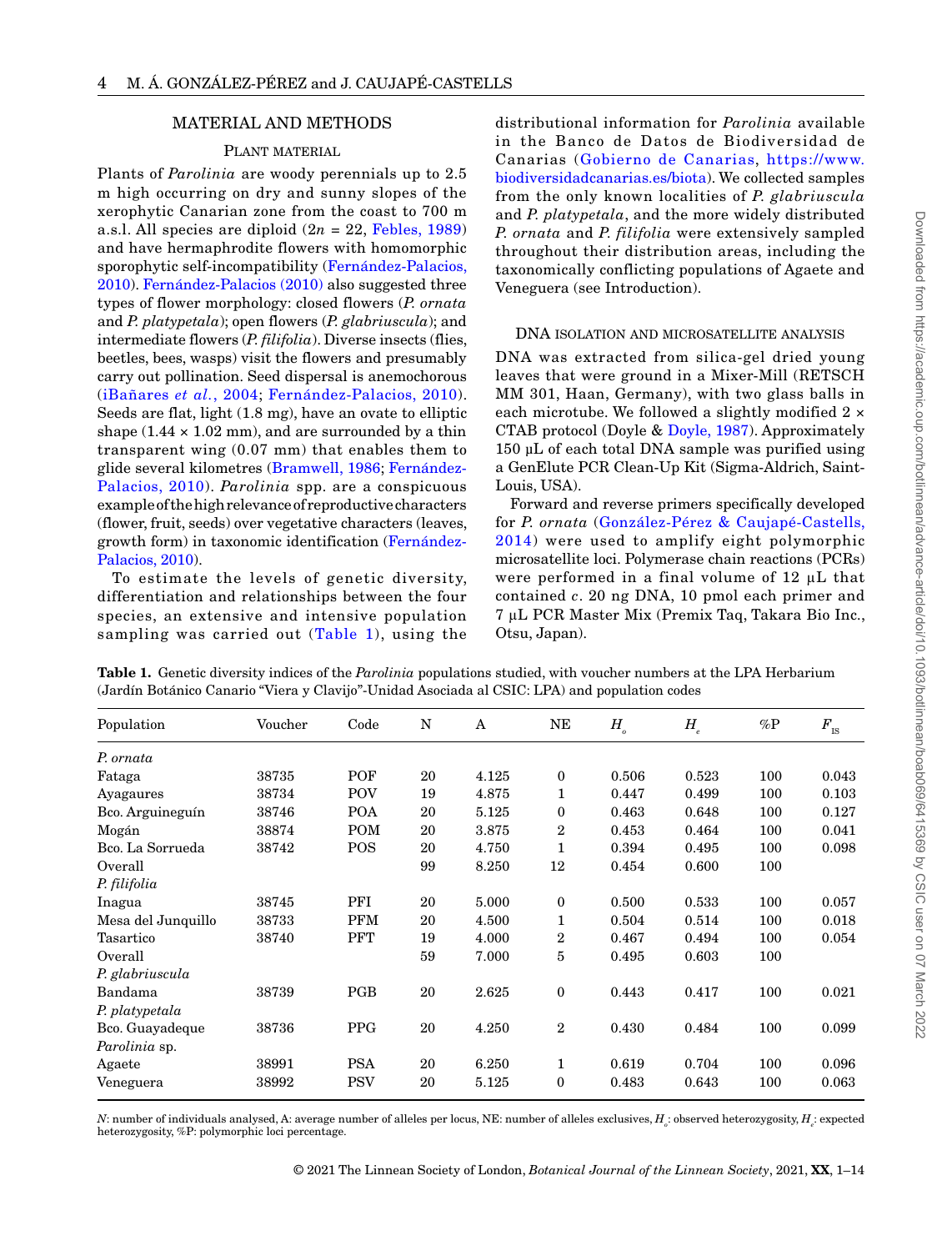PCR products were detected using an ABI 3130XL Genetic Analyzer and fragment sizes were determined using Genemapper v.4.0 (Applied Biosystems, Inc.). This allowed us to identify allele peak profiles at each locus and to assign genotypes to each individual, considering their diploid nature.

#### DATA ANALYSIS

The genotypic data matrix was entered into Transformer-4 v.2.0.2 (Caujapé-Castells *et al.*, 2013) which allowed us to export the data to different software programs. The standard within-population genetic diversity statistics were calculated with GENALEX v.6.5 (Peakall & Smouse, 2006): mean number of alleles (*A*), number of exclusive alleles  $(AE)$ , observed  $(H_{_{o}})$  and expected  $(H_{_{e}})$  heterozygosity. The genetic differentiation coefficient  $(R_{\varsigma r})$  between all possible population pairs was estimated using SPAGeDi v.1.5 (Hardy & Vekemans, 2002). As null alleles can overestimate  $F_{IS}$  values, INEST 2.2 (Chybicki & Burczyk, 2009) was used to simultaneously estimate the presence of null alleles and get corrected values of  $F_{\text{IS}}$ . Using a Bayesian approach, with 50 000 burn-in cycles and 500 000 Markov chain Monte Carlo (MCMC) iterations in total. To detect the eventual existence of inbreeding effects in our data set, INEST was run using the models 'nfb' (null alleles, in breeding coefficients and genotyping failures) and 'nb' (null alleles and genotyping failures).

To represent the genetic relationships among populations, a principal coordinate analysis (PCoA) was performed in GENALEX v.6.5 (Peakall & Smouse, 2006) based on allele frequencies of populations as implemented. The analyses of differentiation patterns were conducted following population-based approaches. To test the extent of genetic drift in the sampled populations, the occurrence of recent bottlenecks was explored using INEST 2.2 software (Chybicki & Burczyk, 2009), under the infinite allele model (IAM), the stepwise mutation model (SSM) and an intermediate two-phased model (TPM).

An analysis of molecular variance (AMOVA; Excoffier *et al.*, 1992) was performed using the software ARLEQUIN 3.0 (Excoffier & Heckel, 2006) to calculate variance components and partitioning the variation ('between species', 'among populations within species' and 'within populations') for the entire data set. Subsequently, separate AMOVA analyses were used to test the distribution of genetic variance among and within populations of the species with more than one population (*P. filifolia* and *P. ornata*). Finally, an additional AMOVA was carried out considering the two taxonomically doubtful populations within their putative parental species.

Population structure was inferred using the Bayesian clustering procedure implemented in STRUCTURE 2.2 (Pritchard *et al.*, 2000) to identify the *K* (unknown) genetic clusters of origin of the sampled individuals and to assign individuals to the inferred clusters. The most likely value of *K* was assessed by comparing the likelihood of the data for different values of *K*. We used Markov chain Monte Carlo (MCMC) iterations as implemented in the software algorithm to explore a parameter space considering individual memberships to the *K* clusters, ranging from  $K = 1$  (null hypothesis of panmixia) to  $K = 12$  (the total number of sites sampled). Each MCMC search was replicated ten times for each  $K$ , with burn-ins of  $10<sup>5</sup>$  and  $10<sup>6</sup>$  replicates. We assumed an admixture model and correlated allele frequencies, which means that frequencies in the different populations are similar probably due to migration or shared ancestry. The optimum *K*, indicating the number of true clusters in the data, was also determined using Δ*K* criterion applying the methods described by Evanno *et al.* (2005) as implemented in STRUCTURE HARVESTER (Earl & von Holdt, 2012).

To investigate the effects of geographical barriers in the distribution of genetic variability and structuring of the subpopulations, we used the approach implemented in BARRIER 2.2 (Manni *et al.*, 2004). The spatial organization of subpopulations was modelled by Voronoi tessellation, and a maximum-difference algorithm (Monmonier's algorithm) identified the borders between neighbouring populations that exhibited the highest levels of genetic differences (Manni *et al.*, 2004). One hundred permutations of pairwise matrices of population differentiation based on Nei's distance (Nei, 1978) were used to assess the consistence of the boundaries detected by the algorithm. Only barriers with support > 70% were considered significant.

NEWHYBRIDS (Anderson & Thompson, 2002) was used to assign the multilocus genotypes to a putative parental species,  $\text{F}_{\text{i}}, \text{F}_{\text{2}}$  or backcross categories, among all *Parolinia* species pairs. We used default genotypic classes with no prior information on allelic frequencies and included uniform and Jefferey's priors for  $\theta$  and π, following default settings (Anderson & Thomson, 2002). Five separate analyses were conducted with 105 sweeps of burn-in and 107 sweeps of data collection. Threshold values (Tq) of 0.90 and 0.75 were assigned separately for the genotypic categories if  $q \geq Tq$ , and they were left unassigned if q < Tq.

STRUCTURE and NEWHYBRIDS give complementary information about genetic pool admixture (Arntzen *et al.*, 2016). Therefore, we plotted the proportion of membership (*qi*) from STRUCTURE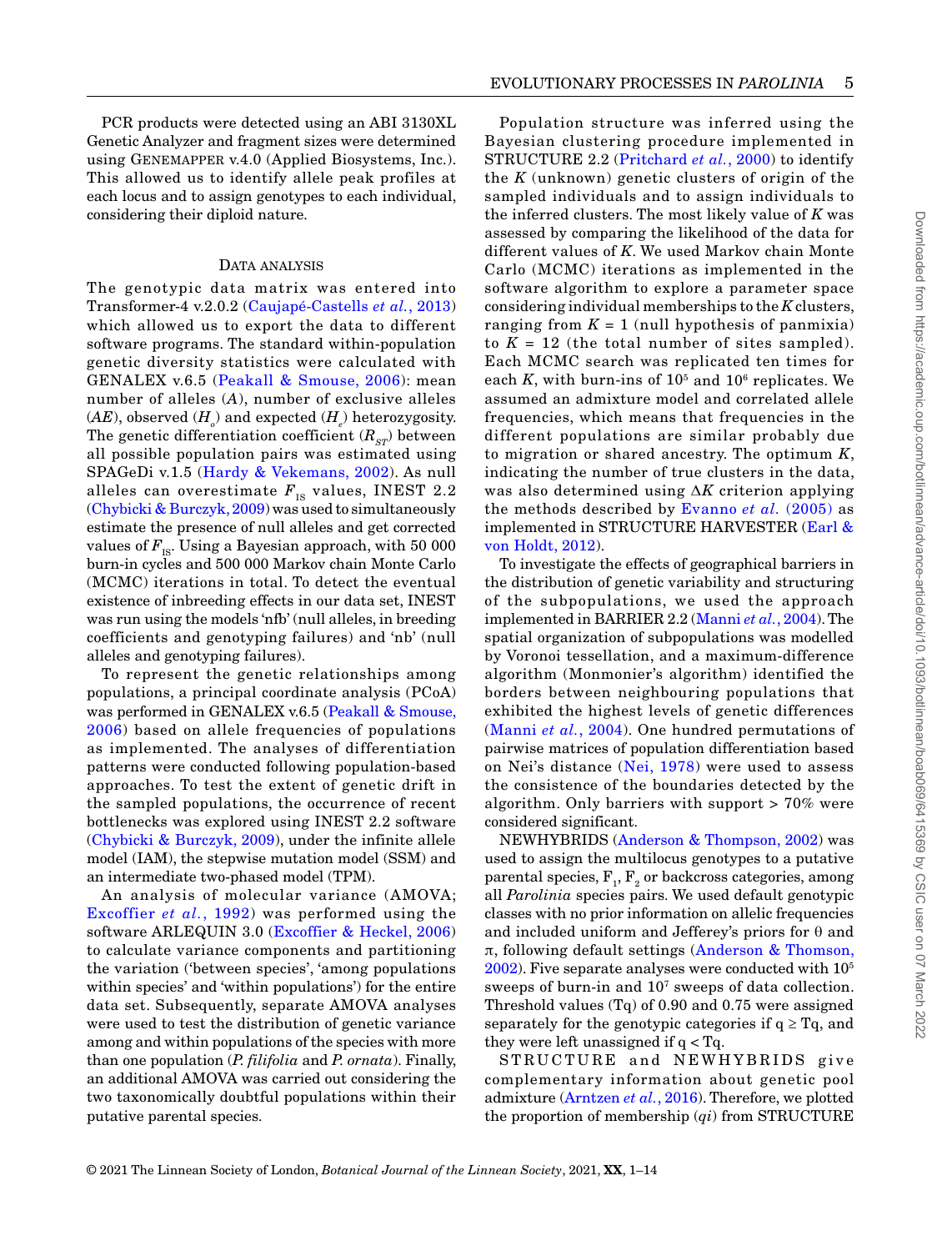vs. posterior probabilities (*pp*) from NEWHYBRIDS to visualize the relationship between these two analyses. In addition, we calculated Pearson's correlation and carried out a subsequent significance test between both variables using XLSTAT v.7.5.2 (XLSTAT, 2004).

Contemporary rates of gene flow among species and migration directions were estimated with BAYESASS v.3.0 (Wilson & Rannala, 2003). The BAYESASS program was run multiple times with different seeds, and we compared the posterior mean parameter estimates for concordance, as recommended by the authors. In all cases, runs consisted of 20 000 000 generations with a burn-in of 5 000 000 and sampling increments of 200. Parameters for migration rates, inbreeding coefficients and allele frequencies were set to 0.1, 0.4 and 0.2, respectively, to ensure adequate mixing and acceptance rates between 0.2 and 0.6 (Wilson & Rannala, 2003).

Historical gene flow was estimated using the Bayesian inference and Brownian motion approach implemented in the MIGRATE 3.7.2 software (Beerli & Felsenstein, 2001). Following Beerli's recommendations, MIGRATE was run considering the three genetic clusters of *Parolinia* spp. identified by STRUCTURE, which converge better than single populations. One long chain was run saving 50 000 generations with sampling increments of 100 generations after a burn-in step of 10 000 generations. Prior distributions were uniform with a range from 0.00 to 20.00 for Theta (Θ) and for migration rate (M). A static heating scheme was applied with four temperatures of 1, 1.5, 3 and  $1 \times 10^6$ (Beerli & Palczewski, 2010), due to uneven sample size populations. The MIGRATE analysis was performed on the high-capacity server of the Instituto Tecnológico de Canarias (ITC).

#### RESULTS

#### GENETIC DIVERSITY

Overall, 94 different alleles were observed for the eight polymorphic loci surveyed, ranging from seven to 17 per locus. At the species level, the two more widely distributed species (*P. ornata* and *P. filifolia*) showed the highest genetic diversity values  $(H_e = 0.600)$ and  $H<sub>e</sub> = 0.603$ , respectively), and the two more narrowly distributed species (*P. glabriuscula* and *P. platypetala*) the lowest ( $H_e = 0.417$  and  $H_e = 0.484$ , respectively) (Table 1). The populations with the highest values of genetic diversity  $(H_e = 0.704$  and  $H<sub>e</sub> = 0.643$  were those about which taxonomic doubts have been expressed (PSA and PSV, respectively; see Introduction).

Estimates of  $F_{\text{IS}}$  varied from 0.018 (population PFM) to 0.127 (population POA, Table 1). However, there

were no significant differences between the two models used (nfb and nb), and the posterior 95% probability intervals included zero in all the estimates, indicating non-significant inbreeding in these populations. Null allele frequencies ranged from 0 to 0.14, and therefore the bias introduced by null alleles could be considered negligible (Dakin & Avise, 2004). In addition, Wilcoxon tests implemented in the INEST 2.2 software detected heterozygosity excesses in POA, PGB, PSA and PSV under the IAM model, indicating recent bottlenecks in these populations.

The AMOVA found that the largest proportion of genetic variation corresponded to the withinpopulation component (74.19%), and only 12.78% to the among-species component (Supporting Information, Table S1). At the species level, most genetic variation was maintained within populations in *P. filifolia* (81.96%) and in *P. ornata* (86.97%). However, when we considered the taxonomically doubtful populations (PSA and PSV), the percentage of variation among populations increased slightly in *P. ornata* (14.42%) and decreased in *P. filifolia* (12.55%).

## Genetic differentiation among populations

The number of exclusive alleles per species (Table 1) ranged from 0 (*P. glabriuscula*) to 12 (*P. ornata*). Seven of the 12 populations analysed showed private alleles in frequencies > 5% (POV, POM, POS, PFM, PFT, PPG and PSA).

Sixty-five out of 94 alleles (69%) were shared between intraspecific (6%) and interspecific (63%) population pairs, suggesting a close genetic relationship among all four species. Thus, the populations of *P. ornata* and *P. filifolia* shared 41 alleles, 12 of them exclusively. *Parolinia glabriuscula* shared four alleles with *P. ornata*, but none with *P. filifolia* or *P*. *platypetala*. Similarly, *P. platypetala* shared two alleles with *P. filifolia* and two with *P. ornata*.

The values of the genetic differentiation coefficient  $(R_{ST})$  between population pairs (Supporting Information, Table S2) ranged from  $R_{ST} = 0.008$ between POV and POF, to  $R_{ST}$  = 0.581 between PFM (*P. filifolia*) and POV (*P. ornata*). The high number of shared alleles between *P. filifolia* and *P. ornata* was also reflected in the moderate average pairwise  $R_{ST}$  between both species ( $R_{ST}$  = 0.259), in contrast with the considerably higher genetic differentiation coefficient between *P. glabriuscula* and *P. platypetala*  $(R_{ST} = 0.438).$ 

## Spatial patterns of genetic diversity

Following the method of Evanno *et al.* (2005) in the STRUCTURE analysis with the total data set (238 individuals, eight microsatellite loci, 12 populations),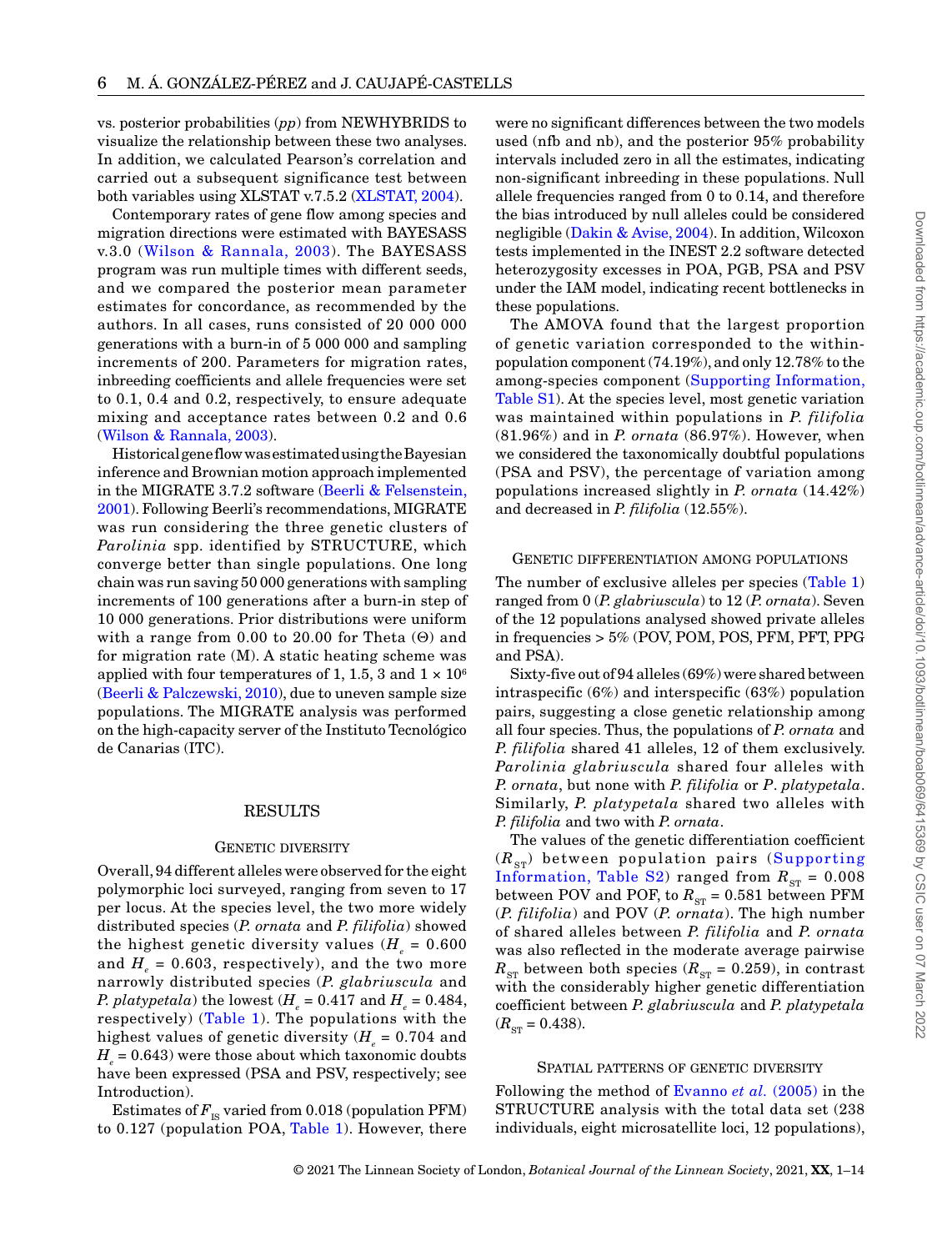the probability of the data reaches its maximum at  $K = 3$  (Fig. 1; Supporting Information, Fig. S1), corresponding to: all individuals of *P. filifolia* plus *Parolinia* sp. individuals from the populations of Agaete and Veneguera (cluster I); all individuals of *P. glabriuscula* (Bandama) with some individuals of *P. ornata* from Agaete and Arguineguín (cluster II); and the remaining individuals of *P. ornata* and all those of *P. platypetala* (cluster III). We note that individuals from Arguineguín were placed by this analysis in either cluster II or cluster III. These results are consistent with the geographical pattern detected in the PCoA, which accounts for 59.51% of the total variance (Fig. 2).

#### GENE FLOW AND HYBRID DETECTION

The BARRIER software detected a primary order barrier between *P. glabriuscula* and the rest of populations and a secondary order barrier between POM (*P. ornata*) and neighbouring populations (Fig. 1).

Overall, BAYESASS showed minimal contemporary migration among species, with migration rates below 0.05 for most of the comparisons (Supporting Information, Table S3). The only exceptions were migration rates from *P. filifolia* to PSA (*m* = 0.216) and from *P. ornata* to *P. platypetala*  $(m = 0.071)$ .

In contrast, the historical migration rates calculated by MIGRATE between the three clusters defined by STRUCTURE varied between 0.644 and 7.605 individuals per generation  $(Fig. 3)$ , with cluster I (*P. filifolia*, PSA and PSV) and cluster III (*P. ornata* and *P. platypetala*) as the main sources of inter-cluster gene flow (i.e. it had the highest migration rate). On the other hand, *P. glabriuscula* (cluster II) exhibited the lowest historical migration rate, indicating highly asymmetrical migration between clusters. MIGRATE revealed considerable historical migration between cluster I and cluster III and more intense migration from cluster III (*P. ornata* + *P. platypetala*) to cluster I (*P. filifolia*, PSA and PSV).

EVOLUTIONARY PROCESSES IN *PAROLINIA* 7

NEWHYBRIDS only detected putative hybrids between *P. ornata* and *P. filifolia* populations. The analysis identified 18 individuals as hybrids with PP > 0.90: eight belonging to the Veneguera population (PSV), eight in different populations of *P. filifolia* (PFI, PFM and PFT) and two in *P. ornata* (POV and POF). Likewise, 13 other potential hybrids were detected with  $0.75 < PP < 0.90$ . All these 31 hybrids were classified as  $F<sub>2</sub>$  individuals by NEWHYBRIDS; no individual was identified as a  $\text{F}_\text{i}$  hybrid or backcross, possibly due to the limited number of loci, that results in insufficient statistical power to unequivocally assign the hybrid individuals to specific backcross categories.

Of the 31 putative hybrid individuals detected, 12 belonged to *P. filifolia* populations (four from PFI, five from PFM and three from PFT), nine to *P. ornata* populations (four from POS, one from POV, two from POF and two from POA) and ten to the taxonomically doubtful populations (one from PSA and nine from PSV). Thus, 40% of the individuals analysed in



**Figure 2.** PCoA analyses based on allele frequency of eight scored microsatellite loci genotypes on populations of *Parolinia* sampled. The percentage of explained variance of each axis is given in parenthesis. Populations are coded as in Table 1. Dashed circles represent the three clusters inferred by Bayesian cluster analysis.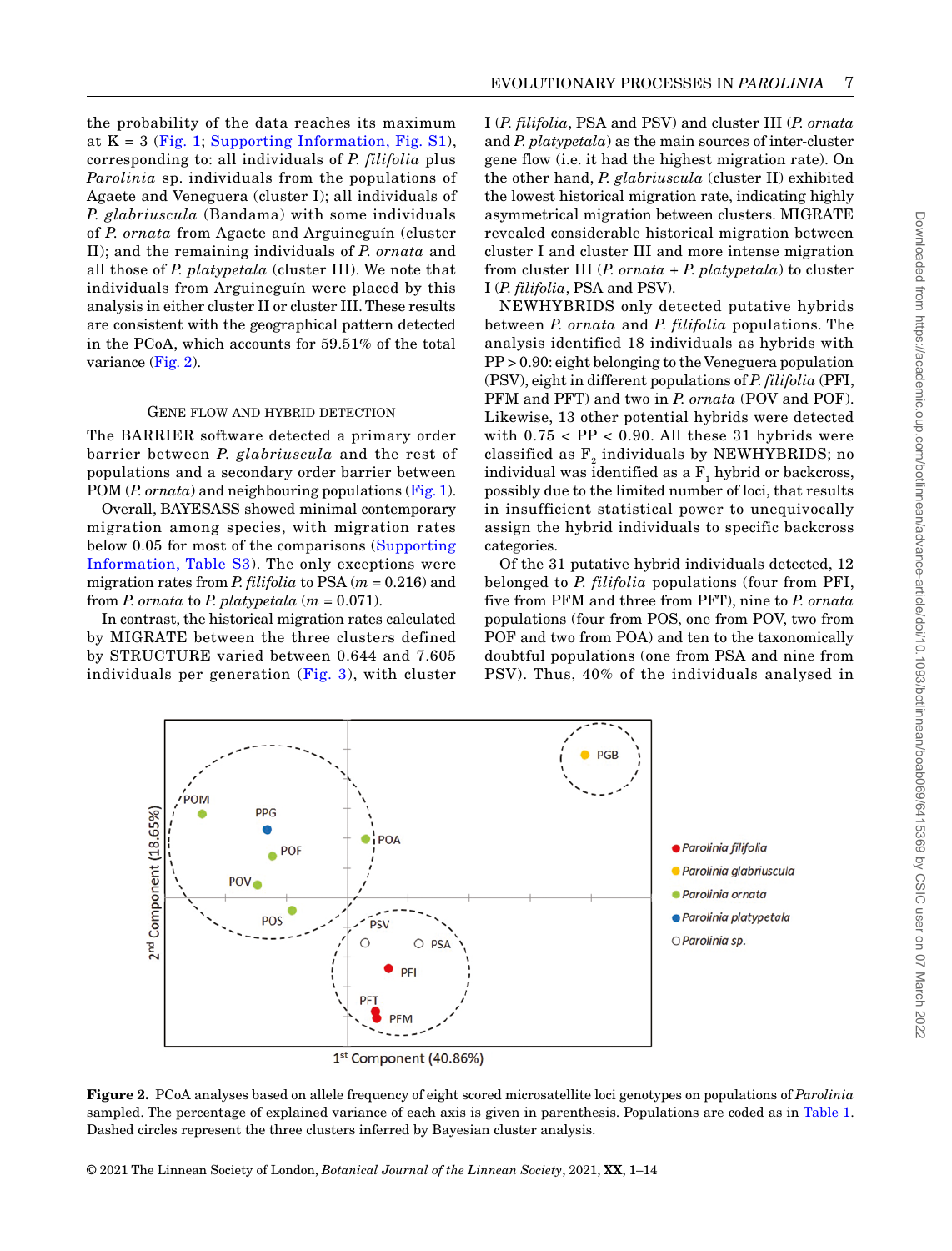

**Figure 3.** MIGRATE estimates of historical migration rates between the genetic clusters of *Parolinia* species identified by STRUCTURE. The thickness of the arrows and the numbers denote migration rates from one cluster to another. The colours in the circles represent the proportion of each taxon in the groups inferred by STRUCTURE.

Veneguera (PSV) showed genetic evidence of a hybrid origin.

Furthermore, the NEWHYBRIDS analysis retrieved ten individuals from PSA (Agaete) and one from PSV (Veneguera) as *P. filifolia* (PP > 0.90) and identified four individuals from either population as probable *P.*  $filifolia$  (0.75 <  $PP$  < 0.90). Notably, no individual of these two taxonomically doubtful populations was identified as *P. ornata*.

NEWHYBRIDS identified 82 of the 99 individuals analysed in *P. ornata*  $(83%)$  as pure  $(PP > 0.75)$ . However, only 41% (24 of 59) of the individuals of *P.filifolia* analysed were assigned with a high posterior probability to this taxon. The other 12 individuals from *P. filifolia* populations (20%) were identified as  $\mathrm{F}_\mathrm{2}$  hybrids.

The plot of proportion memberships (STRUCTURE) against the PP of falling in the pooled hybrid class (NEWHYBRIDS) showed a typical unimodal distribution, suggesting that both analytical results are strongly correlated (Supporting Information, Fig. S2). In addition, Pearson correlation analysis showed a highly significant correlation between both analysis  $(r = 0.952; P > 0.0001)$ . Overall, all populations showed low hybridity values (PP < 0.5), except for Veneguera  $(PSV; PP > 0.6)$ .

Most populations showed a high proportion of membership (*qi* > 0.8) to one of the clusters resolved by STRUCTURE. Only POA (Arguineguín) showed a *qi* value < 0.8; however, the posterior probability of belonging to the hybrid pool inferred by NEWHYBRIDS was low  $(PP < 0.2)$ . Importantly, POA was the only population with individuals of both *P. filifolia* (30%) and *P. ornata* (55%), as well as putative hybrids (15%).

In general, except for the POA population, *P. ornata* displayed a highly cohesive genetic pool, since it showed a high proportion of membership to one group and a low PP of belonging to the hybrid pool. Although *P. filifolia* exhibited a high proportion of membership to one group, it also showed clear introgression signs, since its populations displayed a substantial hybrid inheritance. Several individuals could be considered hybrids, having a high PP for belonging to the hybrid pool and signs of admixture between the two clusters considered (Supporting Information, Fig. S2).

# DISCUSSION

#### GENETIC DIVERSITY

In general, higher genetic diversity associated with widespread distributions on islands is explained by the accumulation of neutral genetic variation by mutation, immigration and recombination (García-Verdugo *et al.*, 2015). Overall, *Parolinia* spp. studied here showed average genetic diversity values similar to those of other endemic plant species from the Canary Islands (Sosa *et al.*, 2013) and higher values than those described for endemic species  $(H = 0.420)$ ; Nybom, 2004); the two species with a wider distribution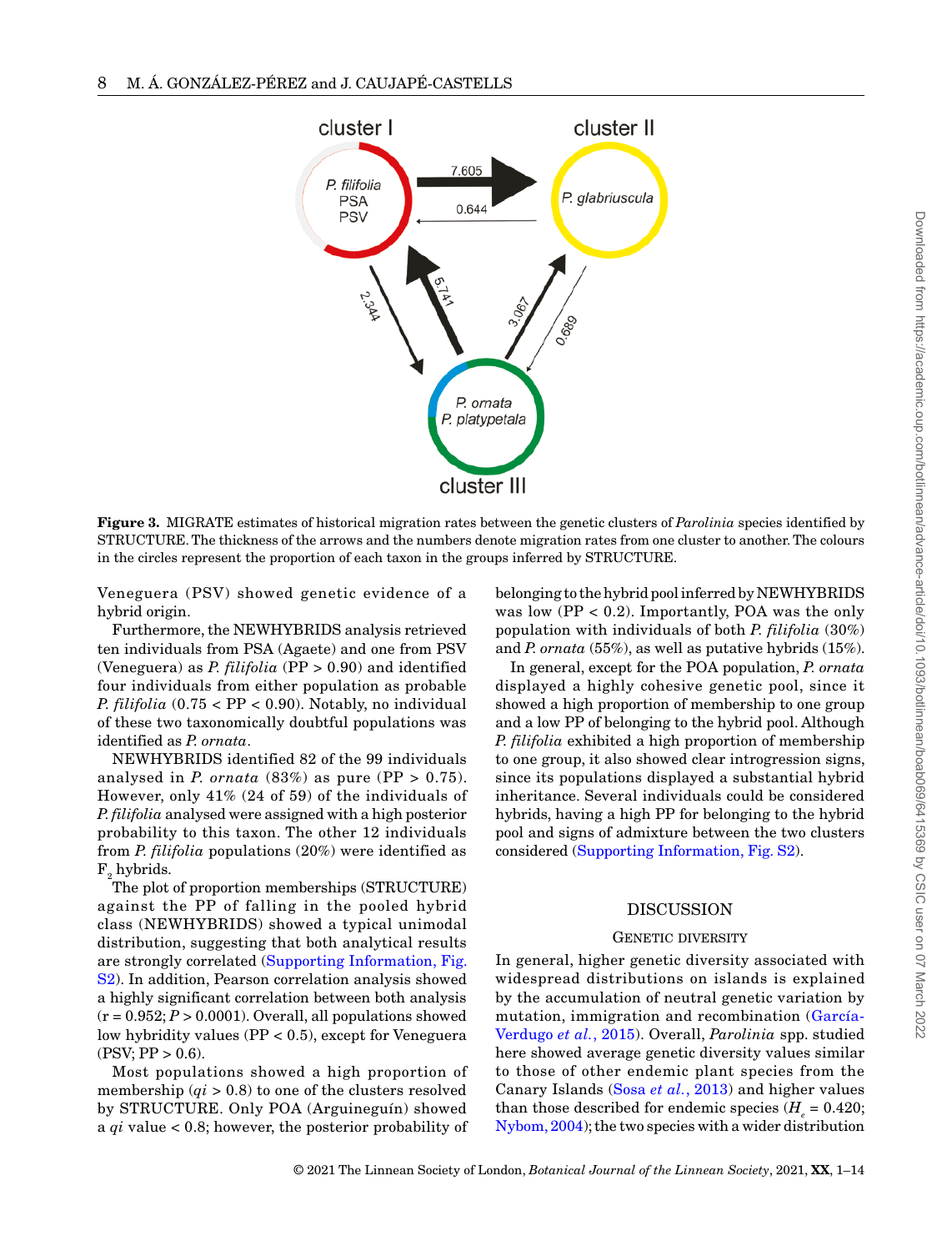(*P. filifolia* and *P. ornata*) show higher genetic diversity values  $(H_e = 0.603$  and  $H_e = 0.600$ , respectively) than the two narrowly distributed ones (*P. glabriuscula* and *P. platypetala*;  $H_e = 0.417$  and  $H_e = 0.484$ , respectively). In addition, the higher proportion of genetic variation in *P. ornata* and *P. filifolia* was found within populations (86.97% and 81.96%, respectively, Supporting Information, Table S1), in agreement with expectations for predominantly outcrossing species (Hamrick & Godt, 1990; Fernández-Palacios, 2010). In line with García-Verdugo *et al.* (2015), the overall high levels of variation detected in *Parolinia* provide additional evidence against the long-standing idea that island populations should be less genetically diverse than mainland populations, largely stemming from studies on animals [see e.g. White & Searle (2007)].

The three populations of *Parolinia* with higher genetic diversity (PSA, POA and PSV) were those where hybridization was detected, and two of them (PSA and POA) are localized in the older part of Gran Canaria (Palaeocanaria). A generalized hybridization context also helps explain that in some cases populations in Neocanaria exhibit higher levels of genetic variation than expected from their recent origin alone [Puppo *et al.* (2016); Curto *et al.* (2017); see also Caujapé-Castells *et al.* (2017) for more general context).

The three main clusters (*P. glabriuscula*, *P. filifolia* and *P. ornata-P. platypetala*) detected by the PCoA and STRUCTURE analyses (Figs 1, 2) coincide with the groups described by Fernández-Palacios (2010) on the basis of a single morphological reproductive character (open flower, closed flower and intermediate flower). Sixty-five alleles out of 94 (69%) were shared by all sampled *Parolinia* populations, which suggests close genetic relationships between them. In addition, both the absence of barriers and the high percentage of shared alleles (82%) between *P. ornata* and *P. platypetala* suggest that these taxa have diverged recently. Therefore, they may represent the early stages of an incipient speciation process in *Parolinia* on Gran Canaria, because the contemporary migration rate estimate  $(m = 0.071)$  still supports the existence of ongoing gene flow from *P. ornata* to *P. platypetala*.

The convergence of high allozyme genetic differentiation and low genetic diversity in *P. glabriuscula* was hypothesized to stem from a recent origin of this taxon (Fernández-Palacios, 2010), currently restricted to the crater of the Bandama volcanic complex, formed after the most recent Holocene eruption in Gran Canaria (< 2000 years BP, Carracedo & Troll, 2016). Alternatively, it could be feasible that this species represents a relict of a more widely distributed taxon that colonized the Bandama crater after the eruption and subsequently disappeared from its more pristine distribution areas. Our estimates of historical migration rates do

not support the latter possibility, as they detected considerable gene flow from cluster I (*P. filifolia* + PSA + PSV;  $m = 7.605$ ) and cluster III (*P. ornata* + *P. platypetala*; *m* = 3.067) to cluster II (*P. glabriuscula*), but only a limited migration rate between cluster II (where *P. glabriuscula* belongs) and clusters I and III  $(m = 0.644$  and  $m = 0.689$ , respectively) (Fig. 3).

Furthermore, *P. glabriuscula* has no exclusive alleles, and its genetic make-up is a subset of that of its congeners from Gran Canaria. Finally, evidence of a bottleneck was detected in this population, which is also compatible with a founder effect. On the basis of these findings, we hypothesize that *P. glabriuscula* is a recent taxon that shares a close ancestor with *P. filifolia*, the genetic footprint of which is also significantly present in the populations of Agaete (PSA) and Bco. Arguineguín (PFA) (see below).

# Past hybridization in *Parolinia* on Gran **CANARIA**

The taxonomically doubtful populations of *Parolinia* in Gran Canaria (PSA and PSV) had been earlier described as *P. ornata* (Kunkel, 1969; Bramwell & Bramwell, 2001), but their morphological differences with respect to that species led to the suggestion of a thorough taxonomic reassessment (Fernández-Palacios, 2010). While the needed review develops, PCoA, STRUCTURE and AMOVA analyses of our microsatellite data unequivocally suggest that both populations should be considered genetically as *P. filifolia*. In addition, NEWHYBRIDS detected that 40% of the individuals analysed in Veneguera (PSV) show genetic evidence of hybridization.

Although a barrier to gene flow was detected between the only population of *P. glabriuscula* and the other species (Fig. 1), the Bayesian cluster analysis reveals an unexpectedly close relationship among *P. glabriuscula*, *P. filifolia* from Agaete and, especially, *P. ornata* from Bco. Arguineguín (Fig. 1), with which it has the lowest pairwise population genetic differentiation coefficients  $(R_{ST} = 0.069$  and  $R_{ST} = 0.188$ , respectively; Supporting Information, Table S2). Notably, the populations from Agaete (PSA) and Arguineguín (POA) have the highest genetic diversities  $(H = 0.704$  and  $H = 0.648$ , respectively).

On the whole, these results suggest that these populations share a recent ancestor, and they were also affected by hybridization, especially in the case of Arguineguín (see Supporting Information, Fig. S2, and below). Indeed, Arguineguín is the only population of *P. ornata* that showed a positive value in the first component of the PCoA (Fig. 2), a result that could reflect its localization in the contact zone between *P. ornata* and *P. filifolia*. In agreement with these findings, NEWHYBRIDS detected hybrid individuals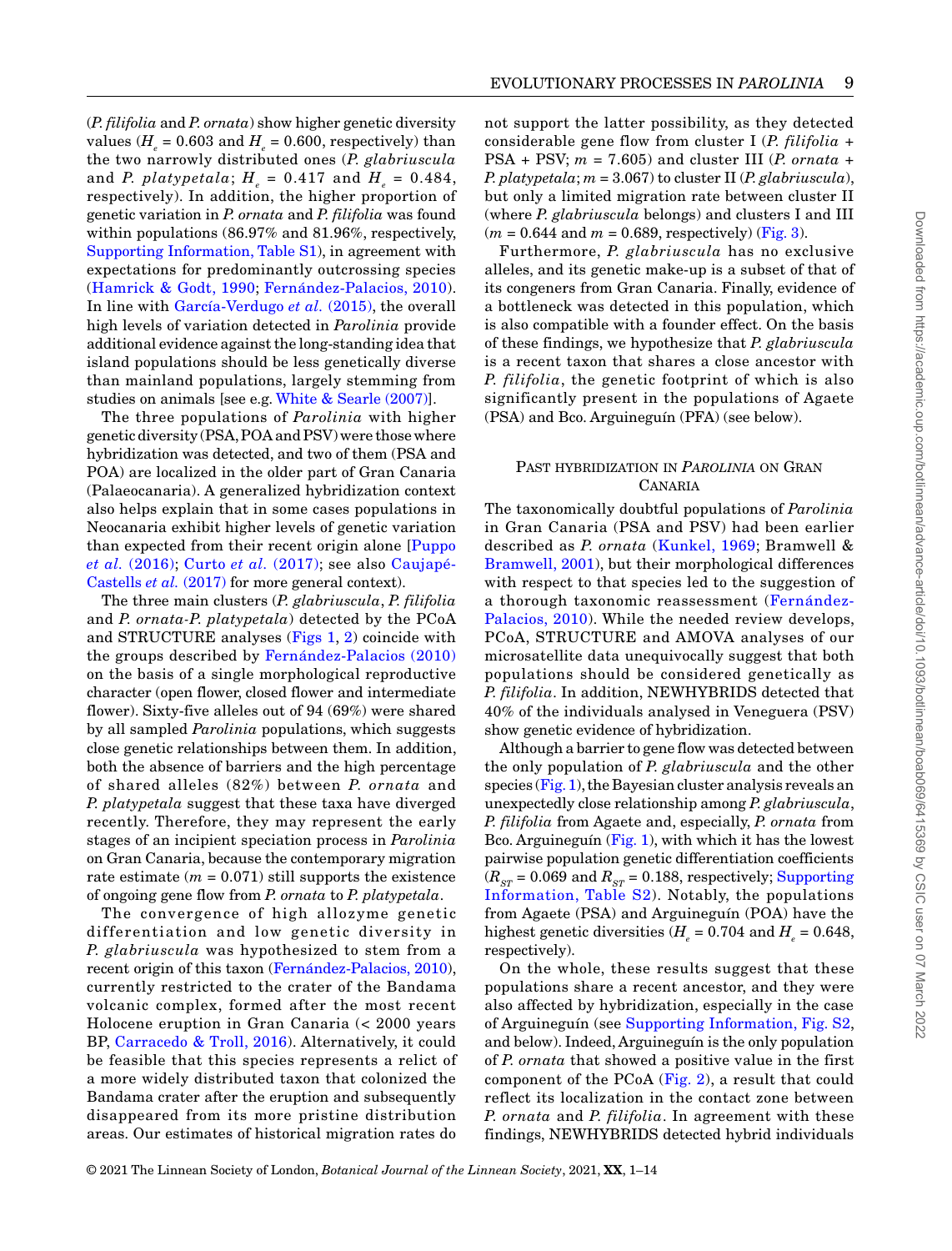in this population, and putative *P. filifolia* individuals. In addition, the INEST software detected significant heterozygosity excess, in line with the expected results for populations that possess different allele frequencies in adjacent regions of allopatry (Kulikova *et al.*, 2004; Zalapa *et al.*, 2010), thus further supporting the influence of hybridization in Arguineguín.

The populations of Agaete (PSA, *P. filifolia*), Bandama (*P. glabriuscula*) and Bco. Guayadeque (*P. platypetala*) are localized in the youngest parts of Gran Canaria (Neocanaria) (Fig. 1). Agaete is much closer to other *P. filifolia* in the PCoA analysis (Fig. 2), probably due to a recent colonization (the migration rate from *P. filifolia* to PSA is  $m = 0.216$ , Supporting Information, Table S3), which is bound to have occurred after the tsunami originated by a giant landslip on the east coast of Tenerife, that flooded the whole Agaete valley *c*. 0.84 Mya (Pérez-Torrado *et al.*, 2006).

Hybridization and introgression can lead to diversification and speciation (Arnold *et al.*, 1991; Rieseberg *et al.*, 2003; Baack & Rieseberg, 2007; Fogelqvist *et al.*, 2015), and these processes may help explain the apparent monophyly in many Canarian plant radiations (Herbén *et al.*, 2005; Saunders & Gibson, 2005). As laid out in the surfing syngameon hypothesis (Caujapé-Castells, 2011; Caujapé-Castells *et al.*, 2017), hybridization and introgression also underlie many diversification processes on oceanic islands. Briefly, this hypothesis posits a landscape of frequent migration among and within islands, where genetic diversity is shaped by alternating constructive and destructive cycles in the geological ontogeny of the islands, that foster (a) gene flow, hybridization and introgression leading to the formation of syngameons (i.e. populations with high genetic diversity) and (b) gene flow suppression conducive to genetic diversity loss and speciation, respectively.

Several major volcanic upheavals have occurred throughout the geological ontogeny of Gran Canaria (Fig. 1): the Roque Nublo vulcanism *c*. 4.4-3.4 Mya, that affected a large part of the central part of the island (MacDougall & Schmincke, 1976); more recently, the flooding of the Agaete valley as a consequence of a giant landslip in the valley of Güímar in Tenerife (*c*. 0.84 Mya, Pérez-Torrado *et al.*, 2006), and the formation of the Bandama crater (barely 2000 years BP, Carracedo & Troll, 2016). Consequently, extreme biotic range contractions (or extinctions) possibly happened in these regions, which could be of especial relevance in explaining the origins and current distribution of *Parolinia* and of other genetically distinctive species in Neocanaria.

If there is a relationship between the geological ontogeny of Gran Canaria and the diversification processes in *Parolinia*, we should detect an overall prevalence of ancestral gene flow and hybridization in Palaeocanaria and of contemporary gene flow in the regions of Neocanaria facilitated by the recent removal of earlier barriers to gene flow, or by the appearance of new distribution areas.

Do our genetic data fit these expectations? We detected hybrids not only in many contact zones between *P. ornata* and *P. filifolia* (see above) but also in secluded populations that are not yet genetically isolated, tentatively as a consequence of the high ancestral migration rates (Fig. 3) and subsequent hybridization (Supporting Information, Fig. S2). Indeed, the population from Arguineguín (POA), described as *P. ornata* and localized in the contact zone of this species and *P. filifolia* (Fig. 1) also showed 15% of hybrids, despite the absence of taxonomic conflict. All these were classified as  $F<sub>2</sub>$  individuals, which is often the case in relatively old contact zones where many generations of backcrossing complicate a precise assignment of individuals to specific hybrid classes (Arntzen *et al.*, 2016). In addition, this population showed the highest genetic diversity  $(H = 0.648,$  Table 1). Thus, the formation of hybrids in the contact zone may have contributed to: (i) the increase of genetic variation, facilitating adaptation to changing conditions, (ii) ecological niche shifts and (iii) range shifts after secondary contact, as described in *Micromeria hyssopifolia* Webb & Berthel. (Lamiaceae, Puppo *et al.*, 2016). Accordingly, we believe that conservation management in *Parolinia* should not only focus on pure populations of the endemics, but also consider those in the contact zones where these evolutionary processes are developing.

Barriers to hybridization between species are usually weak on oceanic islands (Carr, 1985; Crawford *et al.*, 1987; Herbén *et al.*, 2005; Saunders & Gibson, 2005). Consistent with this expectation, NEWHYBRIDS and STRUCTURE analyses show the hybrid nature of many of the individuals assessed, not only in the taxonomically conflictive populations (Agaete and Veneguera), but also in other populations of *P. filifolia* and *P. ornata*, thus suggesting an overall relevance of hybridization and, presumably, introgression. The detected lack of full reproductive isolation strongly suggests a considerable permeability of species boundaries in *Parolinia* (Fig. 3); most of the hybridization events probably happened from the most widespread species (*P. ornata*) to the less widespread species (*P. filifolia*), but the narrowly distributed *P. platypetala* and *P. glabriuscula* may also have contributed.

Conversely, recent or contemporary migration is low (Supporting Information, Table S3), thus intimating that only ancestral hybridization must have been important in generating the great genetic diversity detected in most populations (Table 1), a finding that had remained elusive to detection and assessment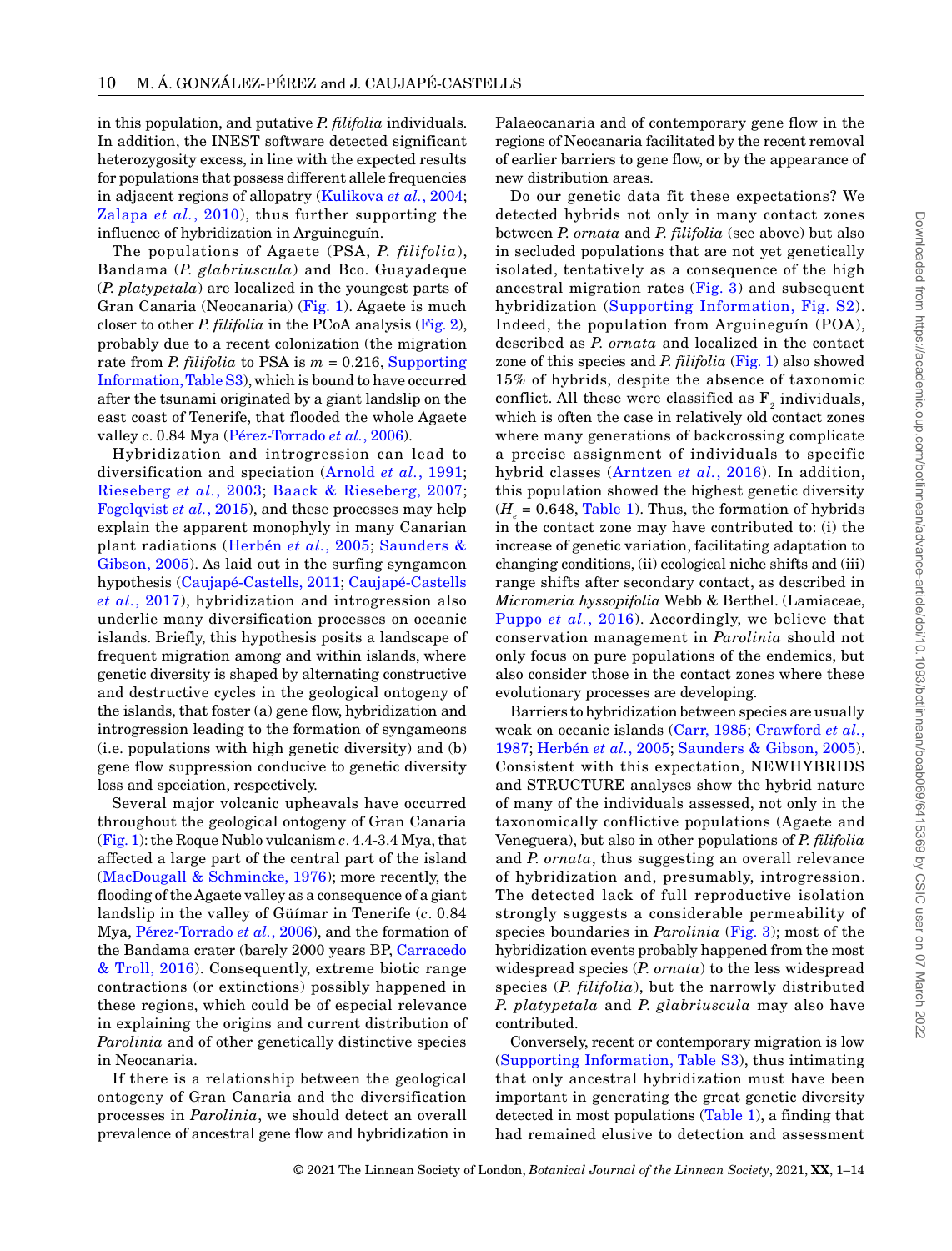until this investigation. The clear contrast between ancestral and contemporary migration rates is also relevant to construe the genetic structure of *Parolinia* in connection with the complex geological ontogeny of this island.

In line with the predictions of the surfing syngameon hypothesis [Caujapé-Castells *et al.* (2017), and above], our data strongly suggest that two kinds of processes seem to have stimulated the current genetic structure of *Parolinia* in Gran Canaria and its high population genetic diversity [Table 1; see also Fernández-Palacios *et al.* (2004, 2006) (allozymes)].

On the one hand, ancestral hybridization (Fig. 3) probably followed by introgression fostered the generation of high population genetic diversity in most distribution areas (especially in Palaeocanaria, but also in some regions of Neocanaria), which was further enhanced by migration over intermediate or long distances (Fig. 3), thus facilitating range expansion. Seeds of *Parolinia* have several morphological features to enable wind dispersal (see Material and Methods), which probably aided inter-population gene flow and colonization of new areas as they became available. These processes leading to expansion may have encompassed the current distribution ranges of *P. ornata* and *P.filifolia* (Palaeocanaria, Fig. 1), where admixture could increase especially during periods of geological stasis.

The absence of detectable hybridization in some populations adjacent to contact zones between species (e.g. *P. ornata* POM; Fig.1) suggests that vicariance and dispersal events during the more recent ontogenetic episodes of the island probably set the stage for two non-exclusive processes in both Palaeo- and Neocanaria: (i) the appearance of new geographical or ecological discontinuities determining barriers to gene flow in the original ranges of *P. ornata* and *P. filifolia* (see the low values of contemporary migration rates in Supporting Information, Table S3); and (ii) the colonization of new distribution ranges as they became available (feasibly the cases of *P*. *glabriuscula* and *P. platypetala*).

Finally, although this investigation has allowed us to relate the geological ontogeny of Gran Canaria to major events in the diversification of *Parolinia* and to dispel some morphological and taxonomical conflicts, extreme caution has to be used with any inference until the sequencing analysis and divergence time estimates under way provide a robust phylogenetic hypothesis for all the species in this Canarian endemic genus.

## ACKNOWLEDGEMENTS

This research was funded by the project ENCLAVES (MAC/3/C141). We thank the 'Programa de Cooperación Transnacional Madeira-Azores-Canarias' of the European Union for support. We are grateful to Magui Olangua, Olga Fernández-Palacios and Rosi Febles for their helpful field assistance. Olga Fernández-Palacios provided information regarding the reproductive biology of *Parolinia*. We thank Peter Beerli for useful comments about historical migration rates estimated by the MIGRATE software and Rafael Nebot for help in running this software on the high-capacity server of the Instituto Tecnológico de Canarias (ITC). We thank the Cabildo de Gran Canaria for continued support for the research lines of the 'Viera y Clavijo' Botanic Garden.

## **REFERENCES**

- **Allendorf FW, Leary RB, Spruell P, Wenburg JK. 2001.**  The problems with hybrids: setting conservation guidelines. *Trends in Ecology and Evolution* **16:** 613–622.
- **Anderson CL, Channing A, Zamuner AB. 2009.** Life, death and fossilization on Gran Canaria – implications for Macaronesian biogeography and molecular dating. *Journal of Biogeography* **36:** 2189–2201.
- **AndersonE, HubrichtL. 1938.** Hybridization in *Tradescantia*: III. The evidence for introgressive hybridization. *American Journal of Botany* **25:** 396–402.
- **Anderson EC, Thompson EA. 2002.** A model-based method for identifying species hybrids using multilocus genetic data. *Genetics* **160:** 1217–1229.
- **Arnold ML, Buckner CM, Robinson JJ. 1991.** Pollenmediated introgression and hybrid speciation in Louisiana irises. *Proceedings of the National Academy of Sciences of the United States of America* **88:** 1398–1402.
- **Arntzen JW, Trujillo T, Butôt R, Vrieling K, Schaap O, Gutiérrez-Rodríguez J, Martínez-Solano I. 2016.**  Concordant morphological and molecular clines in a contact zone of the common and spined toad (*Bufo bufo* and *B. spinosus*) in the northwest of France. *Frontiers in Zoology* **13:** 52.
- **Baack EJ, Rieseberg LH. 2007.** A genomic view of introgression and hybrid speciation. *Current Opinion in Genetics and Development* **17:** 51318.
- **Bañares Á, Blanca G, Güemes J, Moreno JC, Ortiz S, eds. 2004.** *Atlas y Libro Rojo de la flora vascular amenazada de España*. Madrid: Dirección General de Conservación de la Naturaleza.
- **Beerli P, Felsenstein J. 2001.** Maximum likelihood estimation of a migration matrix and effective population sizes in *n* subpopulations by using a coalescent approach. *Proceedings of the National Academy of Sciences* **98:** 4563–4568.
- **Beerli P, Palczewski M. 2010.** Unified framework to evaluate panmixia and migration direction among multiple sampling locations. *Genetics* **185:** 313–326.
- **Bramwell D. 1986.** Contribución a la biogeografía de las Islas Canarias. *Botánica Macaronésica* **14:** 3–34.
- **Bramwell D, Bramwell Z. 2001.** *Flores silvestres de las Islas Canarias*. Madrid: Editorial Rueda.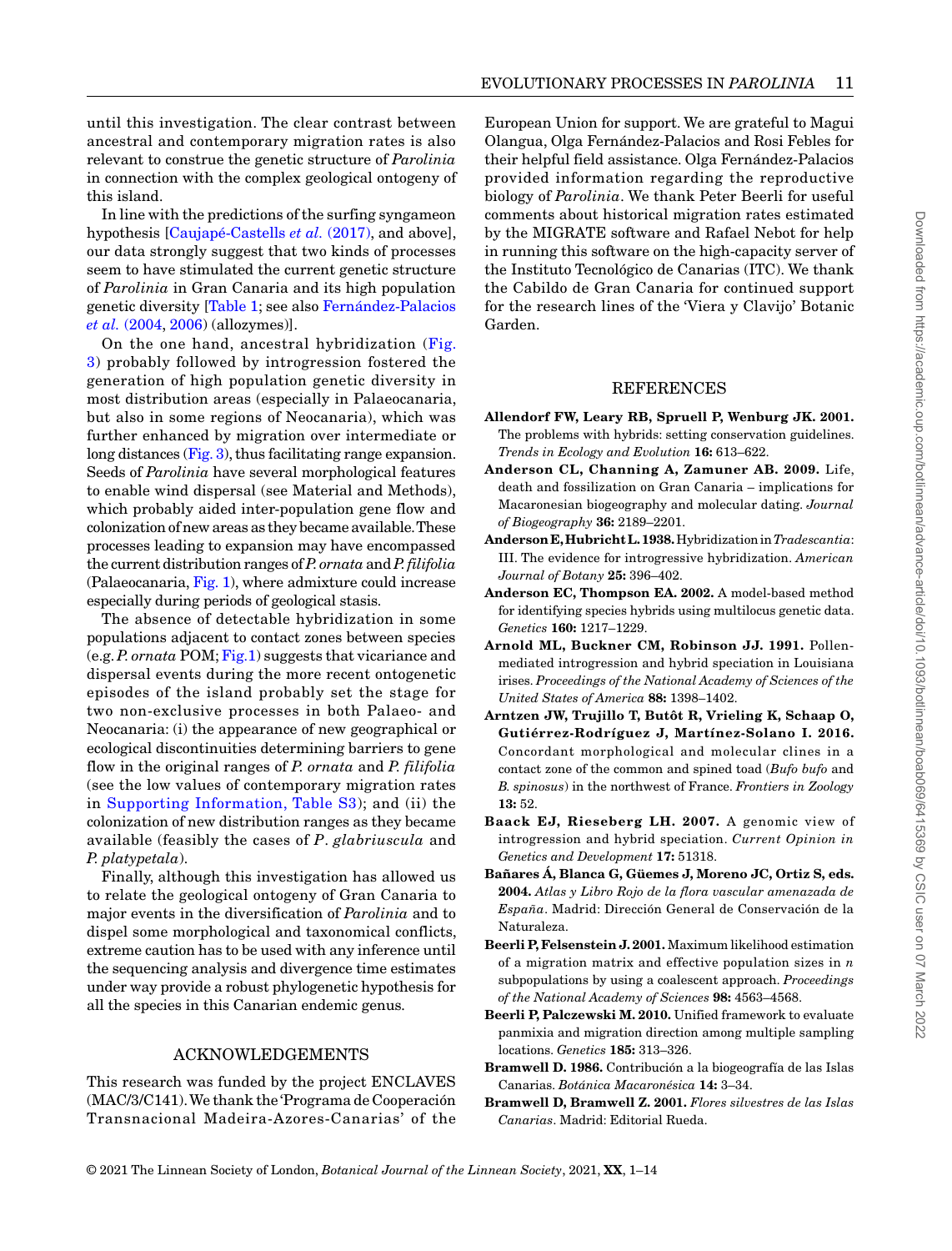- **Campton DE. 2000.** Natural hybridization and introgression in fishes: methods of detection and genetic interpretations. In: Ryman N, Utter F, eds. *Population genetics and fishery management*. Seattle: University of Washington Press, 161–192.
- **Carracedo JC, Day S. 2002.** *Canary Islands. Classic geology in Europe series*. *Vol.* **4**. Harpenden: Terra Publishing.
- **Carracedo JC, Troll V. 2016.** *The geology of the Canary Islands*. Amsterdam: Elsevier.
- **Carson H, Clague D. 1995.** Geology and biogeography of the Hawaiian Islands. In: Wagner WL, Funk VA, eds. *Hawaiian biogeography: evolution on a hot spot archipelago*. Washington: Smithsonian Institution Press.
- **Caujapé-Castells J. 2011.** Jesters, red queens, boomerangs and surfers: a molecular outlook on the diversity of the Canarian endemic flora. In: Bramwell D, Caujapé-Castells J, eds. *The biology of island floras*. Cambridge: Cambridge University Press, 284–324.
- **Caujapé-Castells J, Castellano JJ, Ramos R, Henríquez V, Sabbagh I, Quintana-Trujillo FM, Rodríguez JF. 2013.**  Transformer-4 version 2.0.1, a free multi-platform software to quickly reformat genotype matrices of any marker type, and archive them in the Demiurge information system. *Molecular Ecology Resources* **13:** 484–493.
- **Caujapé-Castells J, García-Verdugo C, Marrero-Rodríguez Á, Fernández-Palacios JM, Crawford DJ, Mort ME. 2017.** Island ontogenies, syngameons, and the origins and evolution of genetic diversity in the Canarian endemic flora. *Perspectives in Plant Ecology, Evolution and Systematics* **27:** 9–22.
- **Carr GD. 1985.** Monograph of the Hawaiian Madiinae (Asteraceae): *Argyroxiphium*, *Dubautia*, and *Wilkesia*. *Allertonia* **4:** 1–123.
- **Chybicki IJ, Burczyk J. 2009.** Simultaneous estimation of null alleles and inbreeding coefficients. *Journal of Heredity* **100:** 106–113.
- **Crawford DJ, Whitkus R, Stuessy TF. 1987.** Plant evolution and speciation on oceanic islands. In: Urbanska, K. ed. *Patterns of differentiation in higher plants*. London: Academic Press, 183–199.
- **Curto M, Puppo P, Kratschmer S, Meimberg H. 2017.** Genetic diversity and differentiation patterns in *Micromeria* from the Canary Islands are congruent with multiple colonization dynamics and the establishment of species syngameons. *BMC Evolutionary Biology* **17:** 198.
- **Dakin EE, Avise JC. 2004.** Microsatellite null alleles in parentage analysis. *Heredity* **93:** 504–509.
- **Doyle JJ, Doyle JL. 1987.** A rapid DNA isolation procedure for small quantities of fresh leaf tissue. *Phytochemical Bulletin, Botanical Society of America* **19:** 11–15.
- **Earl DA, vonHoldt BM. 2012.** Structure harvester: a website and program for visualizing structure output and implementing the Evanno method. *Conservation Genetics Resources* **4:** 359–361.
- **Excoffier L, Heckel G. 2006.** Computer programs for population genetics data analysis: a survival guide. *Nature Reviews Genetics* **7:** 745–758.
- **Excoffier L, Smouse PE, Quattro JM. 1992.** Analysis of molecular variance inferred from metric distances among DNA haplotypes-application to human mitochondrial DNA restriction data. *Genetics* **131:** 479–491.
- **Evanno G, Regnaut S, Goudet J. 2005.** Detecting the number of clusters of individuals using the software structure: a simulation study. *Molecular Ecology* **14:** 2611–2620.
- **Febles R. 1989.** Estudios de la flora Macaronésica: algunos números de cromosomas VI. *Botánica Macaronésica* **17:**  57–76.
- **Feder JL, Flaxman SM, Egan SP, Comeault AA, Nosil P. 2013.** Geographic mode of speciation and genomic divergence. *Annual Review of Ecology, Evolution, and Systematics* **44:**  73–97.
- **Fernández-Palacios O. 2010.** *Biodiversidad morfológicoreproductiva y genética del género endémico canario* Parolinia *Webb (Brasicaceae)*. PhD Thesis, Universidad de Las Palmas de Gran Canaria.
- **Fernández-Palacios O, Pérez de Paz J, Febles R, Caujapé-Castells J. 2004.** Diversidad genética en *Parolinia*: *P*. *glabriuscula* y *P*. *platypetala* (Brassicaceae: Matthioelae). *Botánica Macaronésica* **25:** 147–164.
- **Fernández-Palacios O, Pérez de Paz J, Febles R, Caujapé-Castells J. 2006.** Duplicaciones y diversidad genética de *Parolinia ornata* (Brassicaceae: Matthioelae) endemismo de Gran Canaria en relación a dos congéneres más restringidos y otros taxones isleños y continentales. *Botánica Macaronésica* **26:** 19–54.
- **Fogelqvist J, Verkhozina AV, Katyshev AI, Pucholt P, Dixelius C, Rönnberg-Wästljung AC, Lascoux M, Berlin S. 2015.** Genetic and morphological evidence for introgression between three species of willows. *BMC Evolutionary Biology* **15:** 193.
- **García-Verdugo C, Sajeva M, La Mantia T, Harrouni C, Msanda F, Caujapé-Castells J. 2015.** Do island plant populations really have lower genetic variation than mainland populations? Effects of selection and distribution range on genetic diversity estimates. *Molecular Ecology* **24:**  726–741.
- **Gobierno de Canarias**. *Banco de Datos de Biodiversidad de Canarias*. Available at: http//:www.biodiversidadcanarias. es\biota. Accessed August, 2020.
- **González-Pérez MA, Caujapé-Castells J. 2014.**  Development and characterization of nuclear microsatellite markers for *Parolinia ornata* Webb (Brassicaceae), and crossspecies amplification in all species described in the Canarian endemic genus *Parolinia*. *Conservation Genetics Resources* **6:**  705–706.
- **González-Pérez MA, Sosa PA. 2009.** Hybridization and introgression between the endemic *Phoenix canariensis* and the introduced *P. dactylifera* in the Canary Islands. *The Open Forest Science Journal* **2:** 78–85.
- **Hamrick JL, Godt MJW. 1990.** Allozyme diversity in plant species. In: Brown HD, Clegg MT, Kahler AL, Weir BS, eds. *Plant population genetics, breeding and genetic resources*. Sunderland: Sinauer.
- **Hardy OJ, Vekemans X. 2002.** SPAGeDi: a versatile computer program to analyse spatial genetic structure at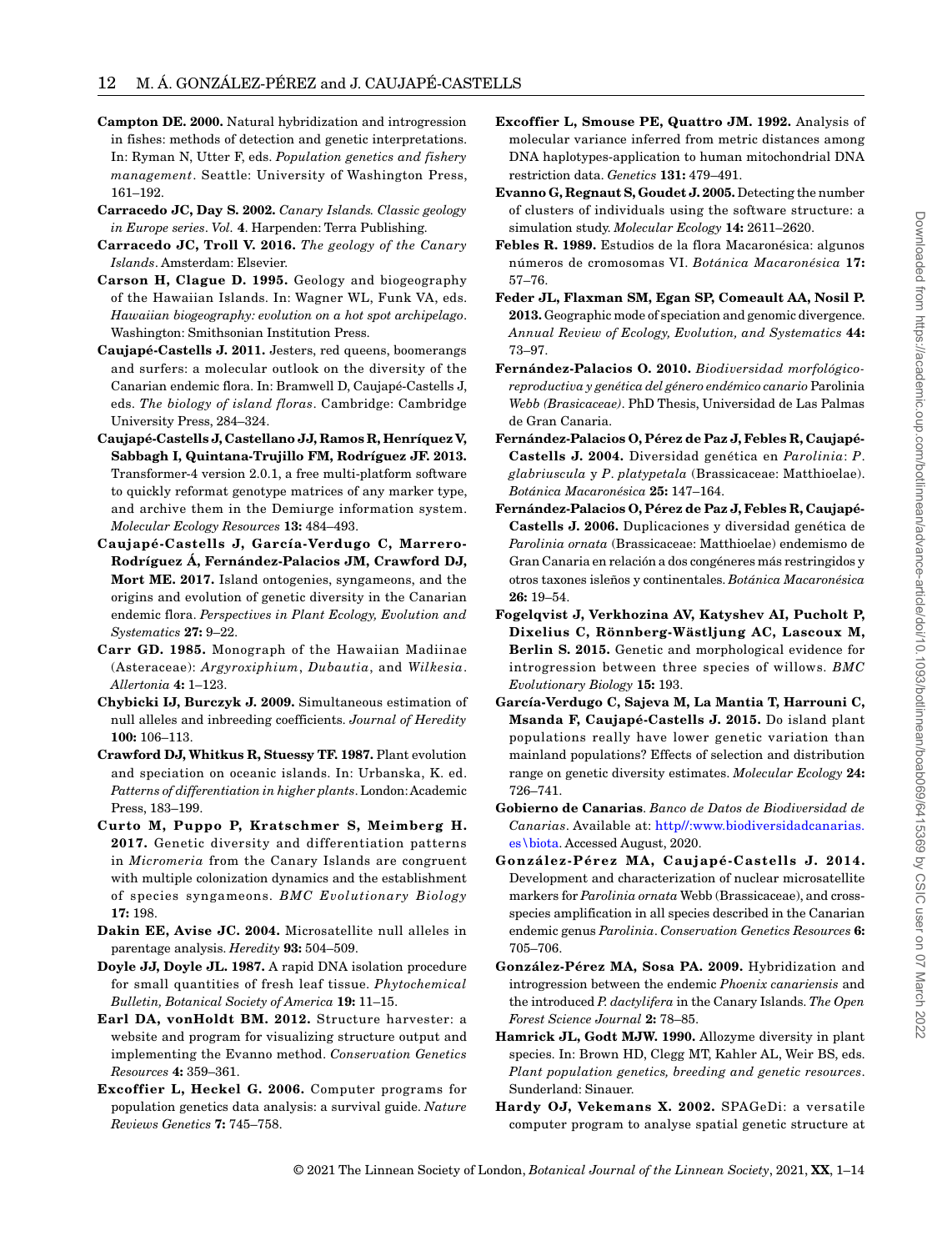the individual or population levels. *Molecular Ecology Notes* **2:** 618–620.

- **Harrison RG. 1990.** Hybrid zones: windows on evolutionary process. *Oxford Surveys in Evolutionary Biology* **7:** 69–128.
- **Harrison RG, Larson EL. 2014.** Hybridization, introgression, and the nature of species boundaries. *Journal of Heredity*  **105:** 795–809.
- **Herben T, Suda J, Munclinger P. 2005.** The ghost of hybridization past: niche pre-emption is not the only explanation of apparent monophyly in island endemics. *Journal of Ecology* **93:** 572–575.
- **IUCN. 2012.** *IUCN red list of threatened species. Version 2012.1.* World Conservation Union. Available at: http://www. iucnredlist.org
- **Kulikova IV, Zhuravlev YN, McCracken KG. 2004.**  Asymmetric hybridization and sex-biased gene flow between eastern spot-billed ducks (*Anas zonorhyncha*) and mallards (*A. platyrhynchos*) in the Russian Far East. *The Auk* **121:**  930–949.
- **Kunkel G. 1969.** Sobre la distribución de *Parolinia ornata* (Cruciferae) en Gran Canaria. *Cuadernos de Botánica Canaria* **7:** 1–4.
- **MacDougall I, Schmincke HU. 1976.** Geochronology of Gran Canaria, Canary Islands: age of shield building volcanism and other magmatic phases. *Bulletin of Volcanology* **40:** 1–21.
- **Mairal M, Sanmartín I, Aldasoro JJ, Culshaw V, Manolopoulou I, Alarcón M. 2015.** Palaeo-islands as refugia and sources of genetic diversity within volcanic archipelagos: the case of the widespread endemic *Canarina canariensis* (Campanulaceae). *Molecular Ecology* **24:**  3944–3963.
- **Manni F, Guerard E, Heyer E. 2004.** Geographic patterns of (genetic, morphologic, linguistic) variation: how barriers can be detected by using Monmonier's algorithm. *Human Biology* **76:** 173–190.
- **Myers N, Mittermeier RA, Mittermeier C G , da Fonseca GAB, Kent J. 2000.** Biodiversity hotspots for conservation priorities. *Nature* **403:** 853–858.
- **Nei M. 1978.** Estimation of average heterozygosity and genetic distance from a small number of individuals. *Genetics* **89:**  583–590.
- **Nybom H. 2004.** Comparison of different nuclear DNA markers for estimating intraspecific genetic diversity in plants. *Molecular Ecology* **13:** 1143–1155.
- **Peakall R, Smouse PE. 2006.** GENALEX 6: genetic analysis in Excel. Population genetic software for teaching and research. *Molecular Ecology Notes* **6:** 288–295.
- **Pérez-Torrado FJ, Paris R, Cabrera MDC, Schneider JL, Wassmer P, Carracedo JC, Rodríguez-Santana A, Santana F. 2006.** Tsunami deposits related to flank collapse in oceanic volcanoes: the Agaete Valley evidence, Gran Canaria, Canary Islands. *Marine Geology* **227:** 135–149.
- **Pritchard JK, Stephens M, Donnelly P. 2000.** Inference of population structure using multilocus genotype data. *Genetics* **155:** 945–959.
- **Puppo P, Curto M, Meimberg H. 2016.** Genetic structure of *Micromeria* (Lamiaceae) in Tenerife, the imprint of geological history and hybridization on within-island diversification. *Ecology and Evolution* **6:** 3443–3460.
- **Reyes-Betancort A, Santos-Guerra A, Guma R, Humphries CJ, Carine M. 2008.** Diversity, rarity and the evolution and conservation of the Canary Islands endemic flora. *Anales del Jardín Botánico de Madrid* **65:** 25–45.
- **Rieseberg LH, Raymond O, Rosenthal DM, Lai Z, Livingstone K, Nakazato T, Durphy JL, Schwarzbach AE, Donovan LA, Lexer C. 2003.** Major ecological transitions in wild sunflowers facilitated by hybridization. *Science* **301:** 1211–1216.
- **Rodríguez-González A, Pérez-Torrado FJ, Fernández-Turiel JL, Aulinas M, Paris R, Moreno-Medina C. 2018.**  The Holocene volcanism of Gran Canaria (Canary Islands, Spain). *Journal of Maps* **14:** 620–629.
- **Saro I, García-Verdugo C, González-Pérez MA, Naranjo A, Santana A, Sosa PA. 2018.** Genetic structure of the Canarian palm tree (*Phoenix canariensis*) at the island scale: does the 'island within islands' concept apply to species with high colonisation ability? *Plant Biology* **21:** 101–119.
- **Saro I, González-Pérez MA, García-Verdugo C, Sosa PA. 2015.** Patterns of genetic diversity in *Phoenix canariensis*, a widespread oceanic palm (species) endemic from the Canarian archipelago. *Tree Genetics & Genomes* **11:** 815.
- **Saunders NH, Gibson DJ. 2005.** Breeding system, branching processes, hybrid swarm theory, and the humped-back diversity relationship as additional explanations for apparent monophyly in the Macaronesian island flora. *Journal of Ecology* **93:** 649–652.
- **Silva LB, Sardos J, de Sequeira MM, Silva L, Crawford D, Moura M. 2016.** Understanding intra and inter-archipelago population genetic patterns within a recently evolved insular endemic lineage. *Plant Systematics and Evolution* **302:** 367–384.
- **Sosa PA, González-Pérez MÁ, González-González EA, Rivero E. 2013.** Genetic diversity of Canarian endemisms revealed by microsatellites: knowledge after one decade of analysis. In: Caujapé-Castells J, Nieto Feliner G, Fernández-Palacios JM, eds. *Proceedings of the Amurga international conferences on island biodiversity*. Maspalomas: Fundación Canaria Amurga, 94–100.
- **White TA, Searle JB. 2007.** Genetic diversity and population size: island populations of the common shrew *Sorex araneus*. *Molecular Ecology* **16:** 2005–2016.
- **Wilson GA, Rannala B. 2003.** Bayesian inference of recent migration rates using multilocus genotypes. *Genetics* **163:**  1177–1191.
- **XLSTAT. 2004.** *Statistical software, version 7.5.2 for Microsoft Excel*. New York: Addinsoft Inc.
- **Zalapa JE, Brunet J, Guries RP. 2010.** The extent of hybridization and its impact on the genetic diversity and population structure of an invasive tree, *Ulmus pumila* (Ulmaceae). *Evolutionary Applications* **3:** 157–168.